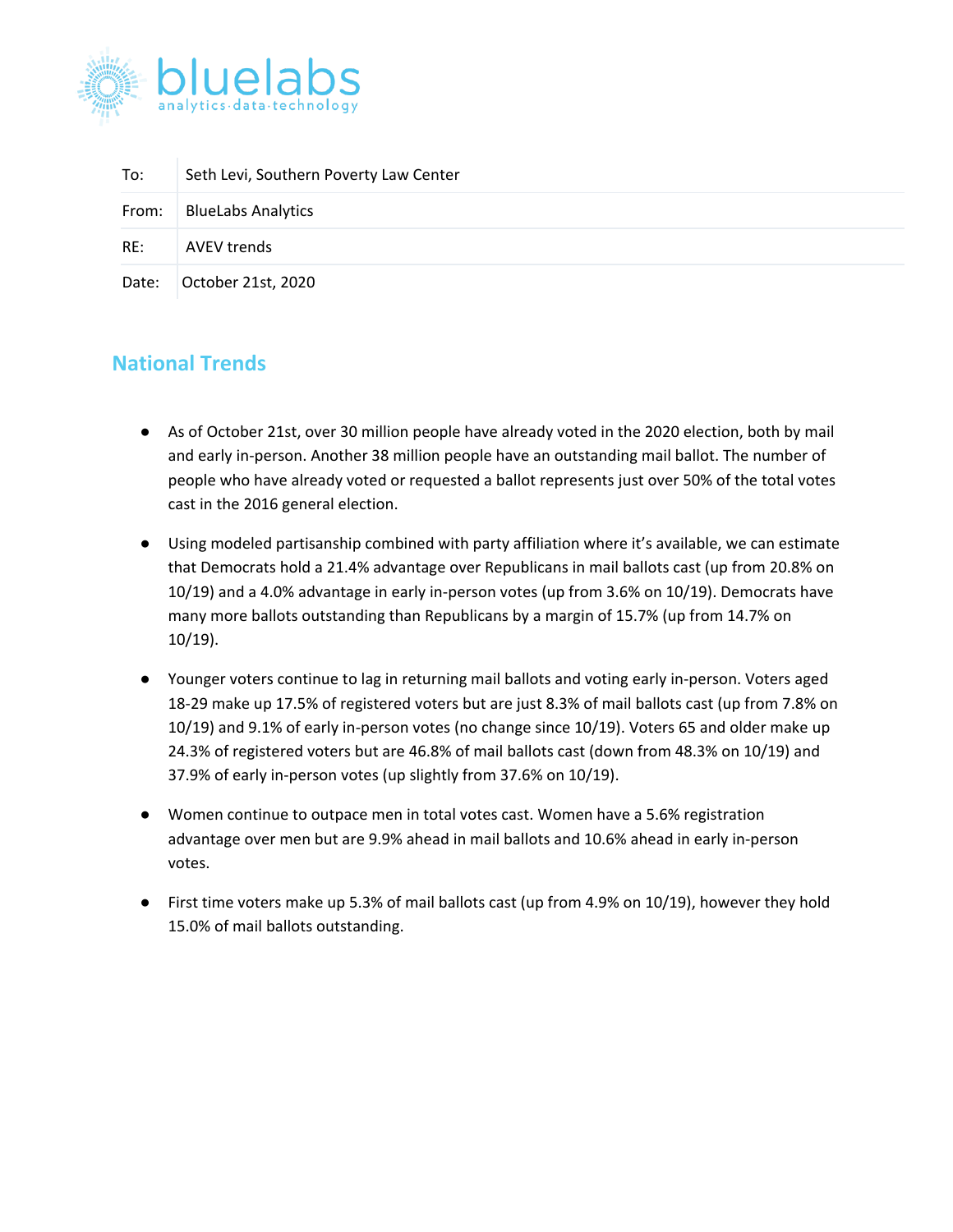# **Presidential Battleground**

#### **Florida**

- 2,489,951 voters in Florida have cast their ballots by mail with another 3,325,558 voters having outstanding mail ballots.
- Democrats are outpacing Republicans in mail ballots cast by 19.0% (no change from 10/19). Democrats have many more outstanding mail ballots than Republicans by a margin of 9.9% (no change from 10/19). This is based on official party registration, not modeled partisanship.
- Latinx voters currently make up 13.3% of mail ballots cast (no change from 10/19), though they represent 17.8% of registered voters in the state.
- Black voters currently make up 14.2% of registered voters and 11.3% of mail ballots cast.
- Age disparities are particularly pronounced in Florida where voters 65 and older make up 28.2% of registered voters but 53.2% of mail ballots cast.

#### **Pennsylvania**

- 878,448 voters in Pennsylvania have cast their ballots by mail with another 1,822,185 having an outstanding mail ballot.
- Black voters in Pennsylvania are overperforming their registration rates. Black voters make up 11.8% of registered voters in the state but currently represent 14.1% of mail ballots cast. AAPI voters are also slightly overperforming, with 2.11% of ballots cast while representing 1.95% of registered voters.
- Democrats continue to significantly outpace Republicans in mail ballots cast. They currently hold a 56.2% advantage (down from 58.3% on 10/19). This is based on official party registration, not modeled partisanship.
- White college-educated voters are overperforming their registration rates. They make up 36.0% of white registered voters but are 43.1% of mail ballots cast by white voters. White non-college voters, on the other hand, are 49.1% of white registered voters and 44.9% of ballots cast by white voters.

#### **Michigan**

- 1,512,076 voters in Michigan have cast their ballots by mail with another 36,451 having voted early in-person. 1,398,749 people have outstanding mail ballots.
- Modeled Republicans are currently outpacing modeled Democrats in mail ballots cast by 0.7% (down from 1.7% on 10/19).
- Black voters make up 11.9% of mail ballots cast (up from 10.9% on 10/19).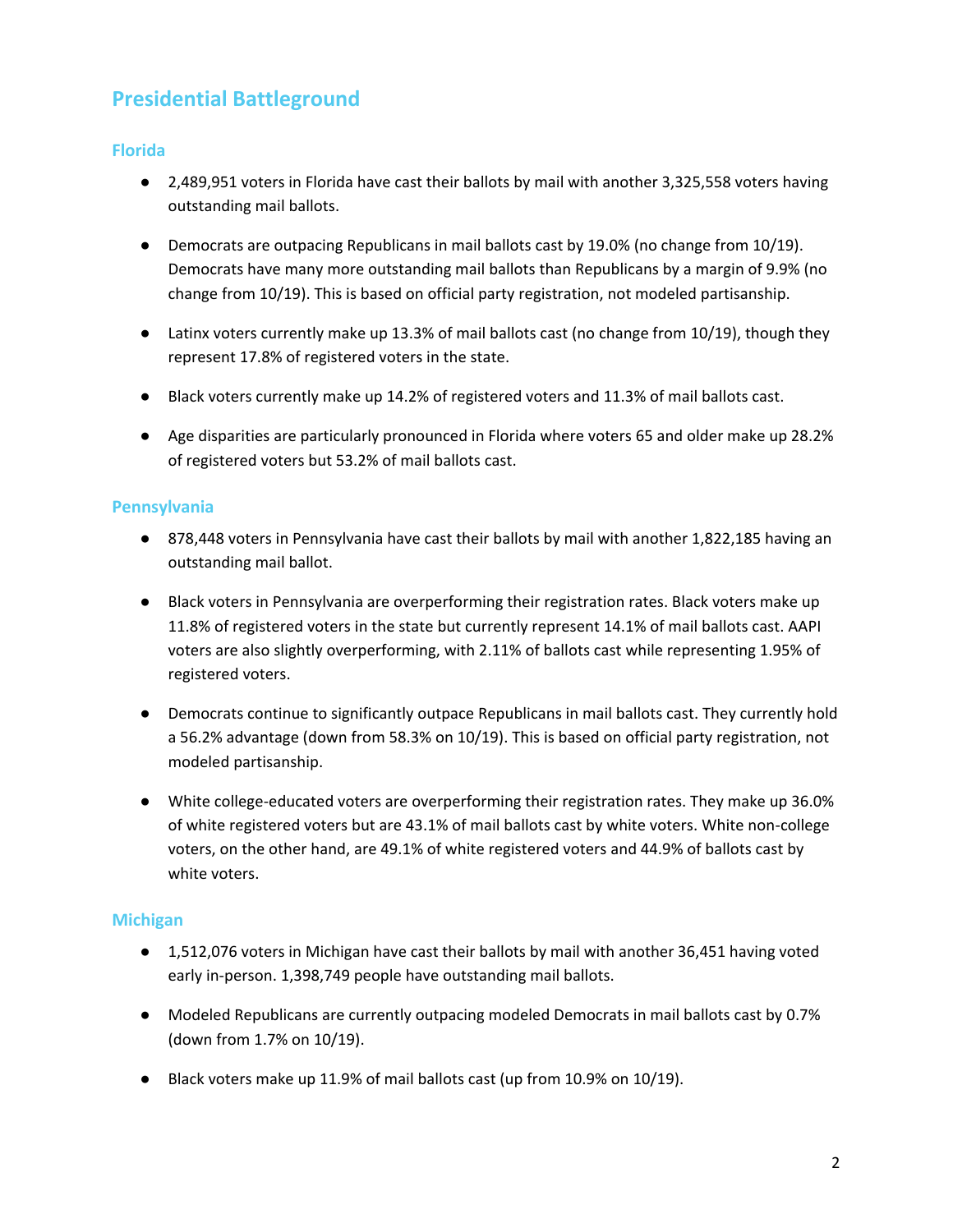● White college-educated voters in Michigan are outperforming their registration rates by 7.6% (33.0% of white registered voters and 40.6% of mail ballots cast by white voters).

### **Wisconsin**

- 831,563 voters in Wisconsin have cast their ballots and another 506,212 have an outstanding mail ballot.
- Modeled Democrats are leading modeled Republicans in mail ballots cast by 0.7% (up from 0.6% on 10/19).
- Women are outpacing men in mail ballots cast by 14.2% (no change from 10/19) despite only having a 5.6% registration advantage.

#### **Nevada**

- 171,215 voters in Nevada have cast their ballots by mail with another 87,651 having voted early in-person. The state of Nevada sent mail ballots to all registered voters this year, so there is no data about ballot requests to report.
- Democrats are currently outpacing Republicans by 24.2% in mail ballots cast (up from 23.4% on 10/19) and by 6.1% in early in-person votes (down from 20.2% on 10/19). Early in-person voting has only been happening since Saturday, Oct. 17th, so the numbers are still relatively small, which is why there has been such a large shift in vote share. This is using official party registration, not modeled partisanship.
- Nevada continues to have a high number of first time voters. 14.0% of mail ballots have come from first time voters (up from 13.9% on 10/19), which is well ahead of the 5.3% national average.
- Latinx voters make up 11.6% of mail ballots cast (up from 11.3% on 10/19) and 13.2% of early inperson votes. Black voters make up 7.3% of mail ballots cast (up from 7.0% on 10/19) and 10.6% of early in-person votes.

## **Senate Battleground**

#### **Georgia**

- 660,721 voters in Georgia have cast their mail ballots and 809,073 people have voted early inperson. Another 897,024 voters have outstanding mail ballots.
- Modeled Democrats hold a 6.4% advantage over modeled Republicans in mail ballots cast (no change from 10/19). Modeled Republicans, however, hold a 5.6% advantage in early in-person votes (down from 6.2% on 10/19).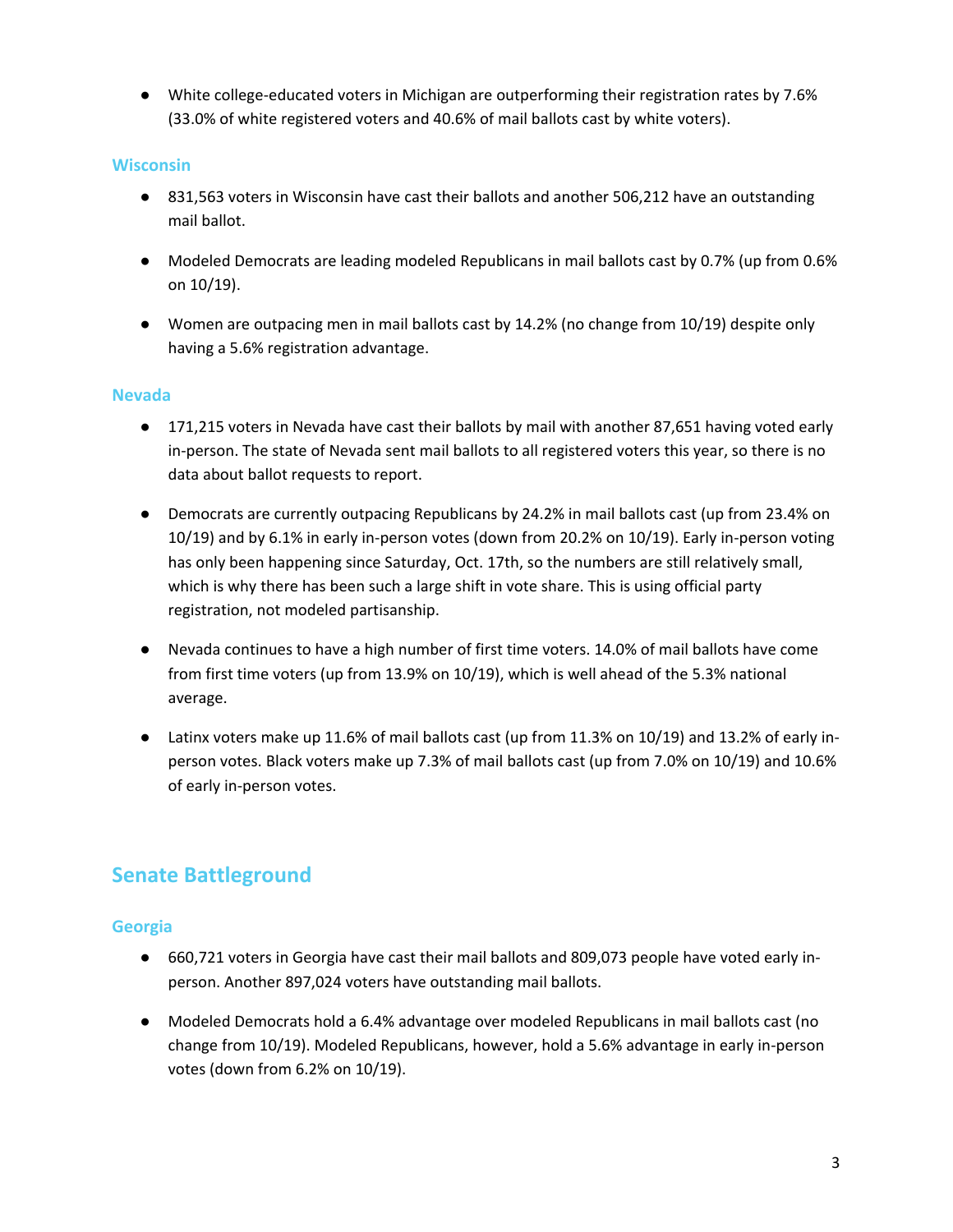- Black voters make up 33.6% of registered voters in the state and currently represent 34.3% of mail ballots cast (no change from 10/19) and 33.4% of early in-person votes (up slightly from 33.3% on 10/19).
- Older Black voters are significantly outperforming their registration rates. Black voters over 40 make up 56.5% of registered Black voters, but represent 87.2% of mail ballots cast by Black voters and 77.1% of early in-person votes from Black voters.

### **North Carolina**

- 635,108 voters in North Carolina have cast their mail ballots and another 1,186,586 have voted early in-person.
- Black voters continue to over-index among early in-person voters, making up 28.2% of votes (down from 29.3% on 10/19) compared to 23.1% of registered voters.
- Among early in-person votes, Democrats hold a 12.5% advantage over Republicans (down from 14.6% on 10/19). Among mail ballots cast, that gap increases to 30.8% (down from 31.5% on 10/19). This is using official party registration, not modeled partisanship.
- First time voters make up 8.1% of mail ballots cast (up from 7.8% on 10/19), which is well ahead of the 5.3% national average.

#### **Iowa**

- 414,644 voters in lowa have cast their ballots by mail with another 91,907 having voted early inperson. 267,570 more voters have outstanding mail ballots.
- Democrats currently hold a 29.3% advantage over Republicans in mail ballots cast (down from 30.9% on 10/19). That gap shrinks to 7.1% among early in-person votes (down from 7.7% on 10/19). This is using official party registration, not modeled partisanship.
- College-educated white voters make up 33.7% of white registered voters but make up 39.4% of mail ballots cast by white voters (no change from 10/19) and 41.9% of early in-person votes from white voters (up slightly from 41.6% on 10/19).

## **Arizona**

- 640,325 voters have cast their ballots by mail with another 2,382,959 having an outstanding mail ballot.
- Democrats are currently outpacing Republicans in mail ballots cast by 13.1% (down from 14.5% on 10/19). Republicans hold a 3.2% advantage in outstanding mail ballots. This is using official party registration, not modeled partisanship.
- Latinx voters make up 13.0% of ballots returned (up from 12.4% on 10/19).